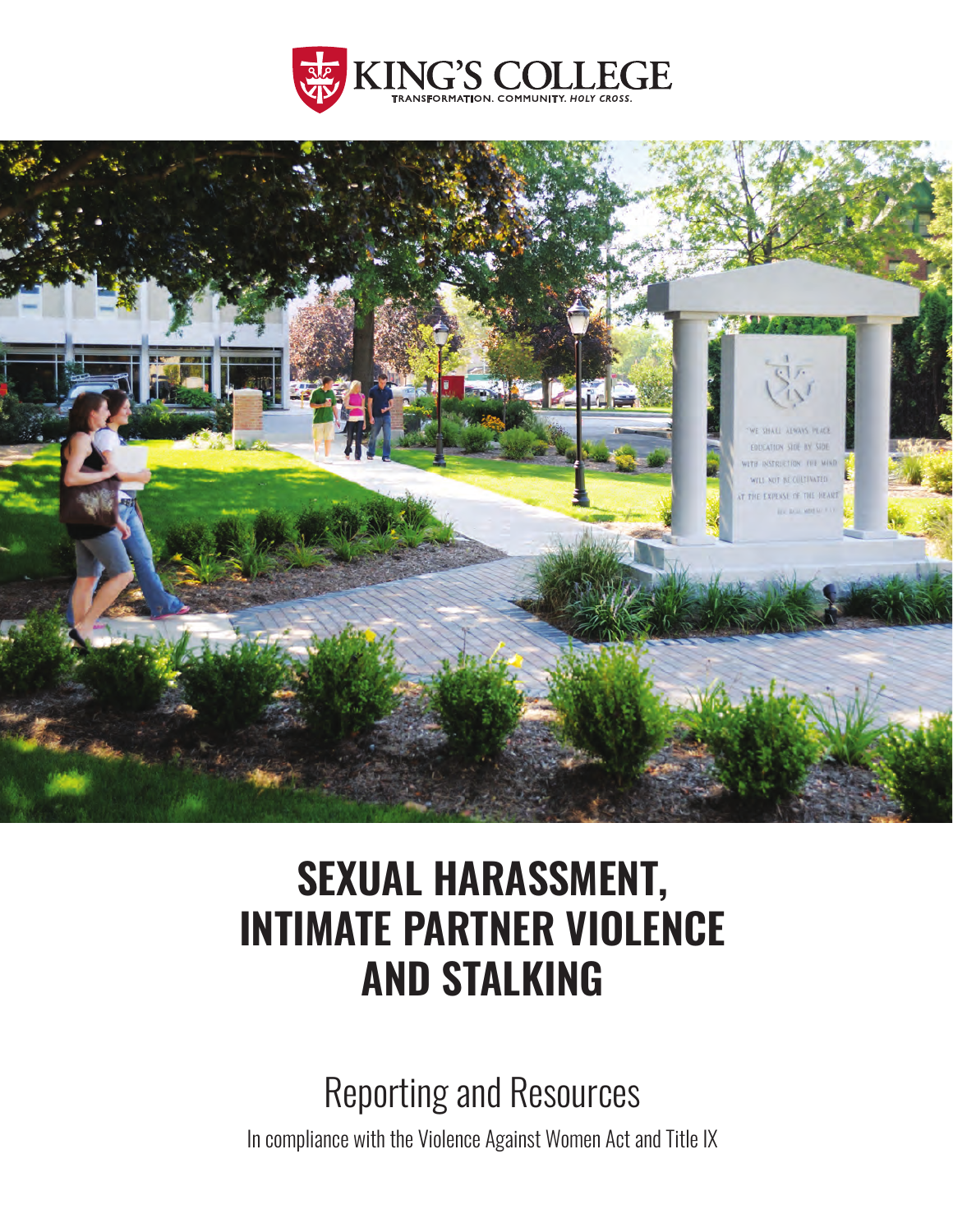# Table of Contents

| 3 |
|---|
|   |
|   |
|   |
|   |
|   |
|   |
|   |
|   |
|   |
|   |
|   |
|   |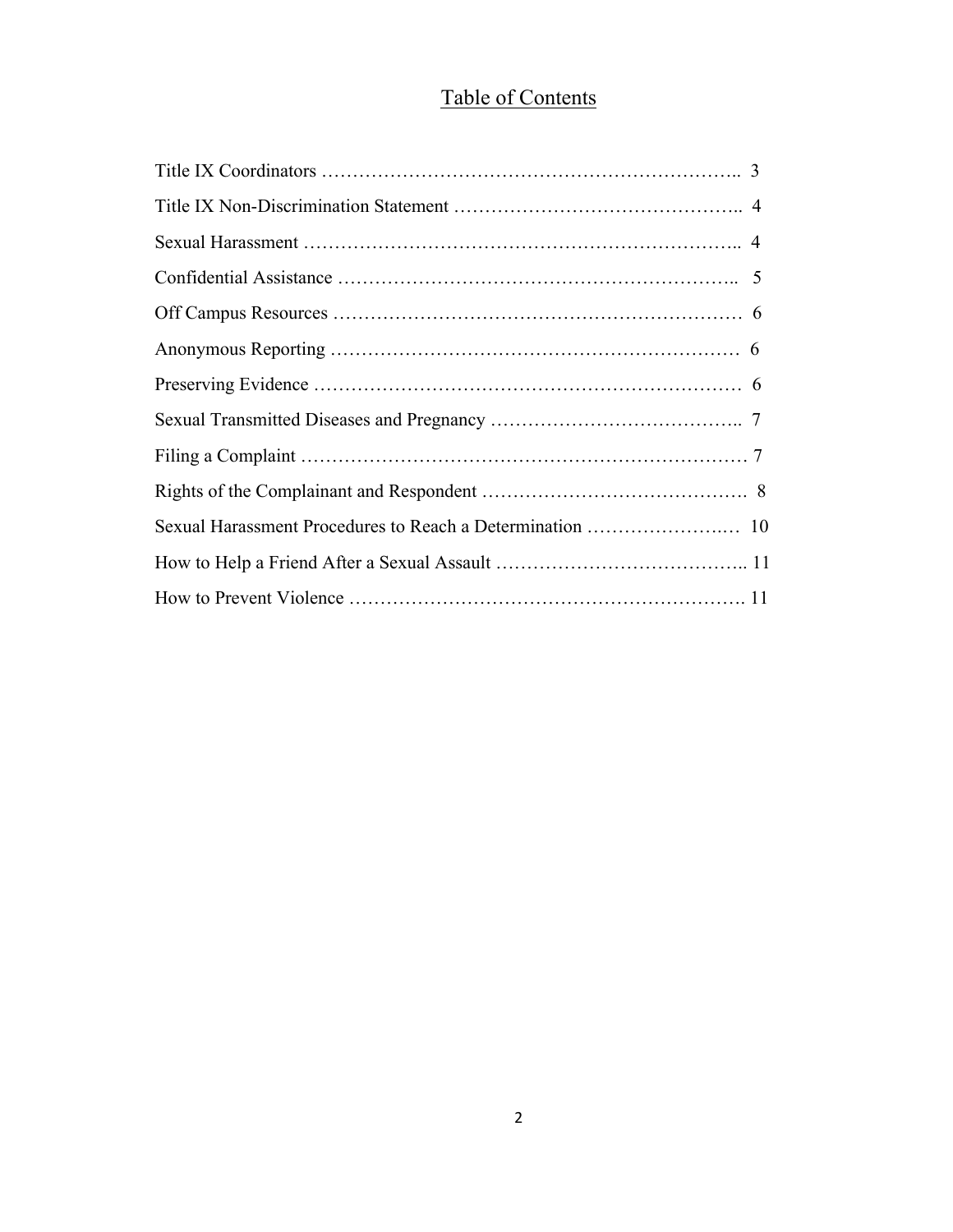<span id="page-2-0"></span>If you are or think you have been, the victim of sexual assault, intimate partner violence, or stalking, you are not alone. King's College supports victims in their rights and resources that are available to them.

# **TITLE IX COORDINATORS**

Mrs. Corchado, Title IX Coordinator, ADA/504 Coordinator, oversees implementation of the King's College (Recipient)'s Affirmative Action and Equal Opportunity plan and the King's College (Recipient)'s Policy on an equal opportunity, Harassment, and nondiscrimination. The Title IX Coordinator has the primary responsibility for coordinating King's College (Recipient)'s efforts related to the intake, investigation, resolution, and implementation of supportive measures to stop, remediate, and prevent discrimination, harassment, and retaliation prohibited under this Policy.

• Title IX Coordinator: Director of Human Resources, Mrs. Regina Corchado, SHRM-SCP, Office: 181 North Franklin Street, office telephone number: (570) 208-5968, mobile: 570-266-3060, email address: [reginacorchado@kings.edu](mailto:reginacorchado@kings.edu) 

https://www.kings.edu/life at kings/dean of students/title-ix For more information on the Sexual Harassment/Title IX policy, please see the Student Handbook on mykings <https://www.kings.edu/sites/default/files/student-handbook-web>-2020.pdf or the on kings the web page on Title IX

King's College is committed to providing a learning, working, and living environment that promotes personal integrity, civility, and mutual respect in an environment free of discrimination based on sex, which includes all forms of sexual misconduct. Sexual Harassment violates an individual's fundamental rights and personal dignity. King's College considers sexual harassment, in all its forms, to be a serious offense. This Policy refers to all forms of sexual harassment, including but not limited to, sexual harassment, sexual assault, and sexual violence by employees, students, or third parties.

The Sexual Harassment Policy covers all students and employees who are engaged in an educational activity or program of the College or on property controlled (owned, leased, rented) by the College within the United States. There are incidents of sexual harassment that may take place outside of the property owned by the College, for example, off-campus or study abroad that will be investigated and adjudicated through the Student Conduct Procedures or Employee Procedures.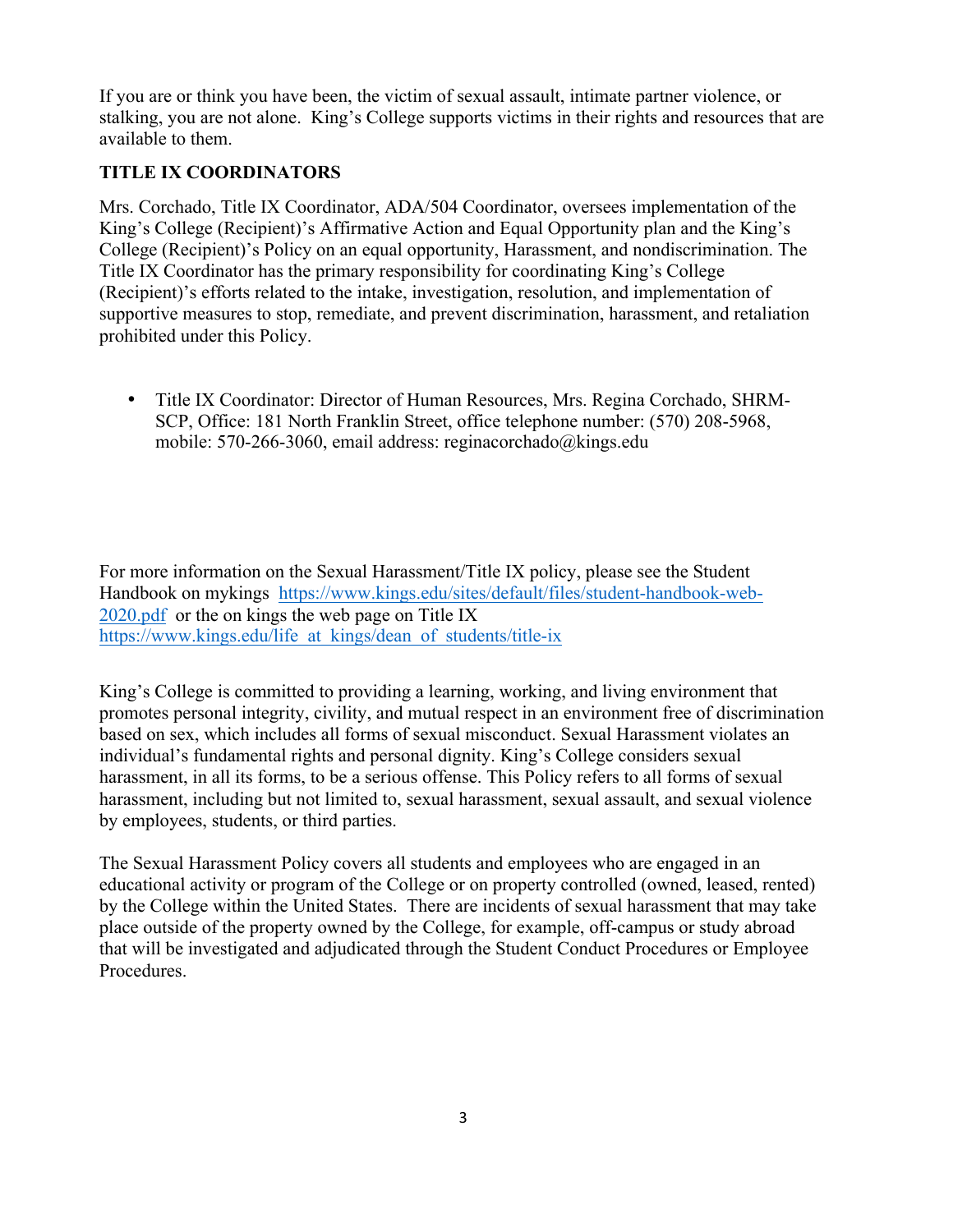# <span id="page-3-0"></span>**TITLE IX NON-DISCRIMINATION STATEMENT**

*King's College is committed to equal opportunity in the admission of students, the administration of educational programs and activities for employees and applicants for employment, without discrimination based on race, national, or ethnic origin, religion, gender, gender identity, marital status, sexual orientation, age, or disability, in accordance with applicable laws.* 

#### **SEXUAL HARASSMENT**

King's College (Recipient) has adopted the following definition of Sexual Harassment to address the unique environment of an academic community.

Acts of sexual harassment may be committed by any person upon any other person, regardless of the sex, sexual orientation, and/or gender identity of those involved.

Conduct on the basis of sex that satisfies one or more of the following:

- 1) *Quid Pro Quo:* an employee of the King's College (Recipient), conditions the provision of aid, benefit, or service of the King's College (Recipient), on an individual's participation in unwelcome sexual conduct.
- 2) *Sexual Harassment*: unwelcome conduct, determined by a reasonable person, to be so severe, and pervasive, and, objectively offensive, that it effectively denies a person equal access to King's College (Recipient) education program or activity.
- 3) *Sexual assault* (see Policy for definitions) including sex offenses, forcible rape, forcible sodomy, sexual assault with an object, forcible fondling statutory rape, and incest.
- 4) *Dating Violence,* defined as Violence, on the basis of sex, is committed by a person who is in or has been in a social relationship of a romantic or intimate nature with the Complainant. The existence of such a relationship shall be determined based on the Complainant's statement and with consideration of the length of the relationship, the type of relationship, and the frequency of interaction between the persons involved in the relationship. Dating violence includes, but is not limited to, sexual or physical abuse or the threat of such abuse. Dating violence does not include acts covered under the definition of domestic violence.
- 5) *Domestic Violence,* defined as Violence, on the basis of sex, committed by a current or former spouse or intimate partner of the Complainant, by a person with whom the Complainant shares a child in common, or by a person who is cohabitating with, or has cohabitated with, the Complainant as a spouse or intimate partner, or by a person similarly situated to a spouse of the Complainant under the domestic or family violence laws of the Commonwealth of Pennsylvania or by any other person against an adult or youth Complainant who is protected from that person's acts under the domestic or family violence laws of the Commonwealth of Pennsylvania. To categorize an incident as Domestic Violence, the relationship between the Respondent and the Complainant must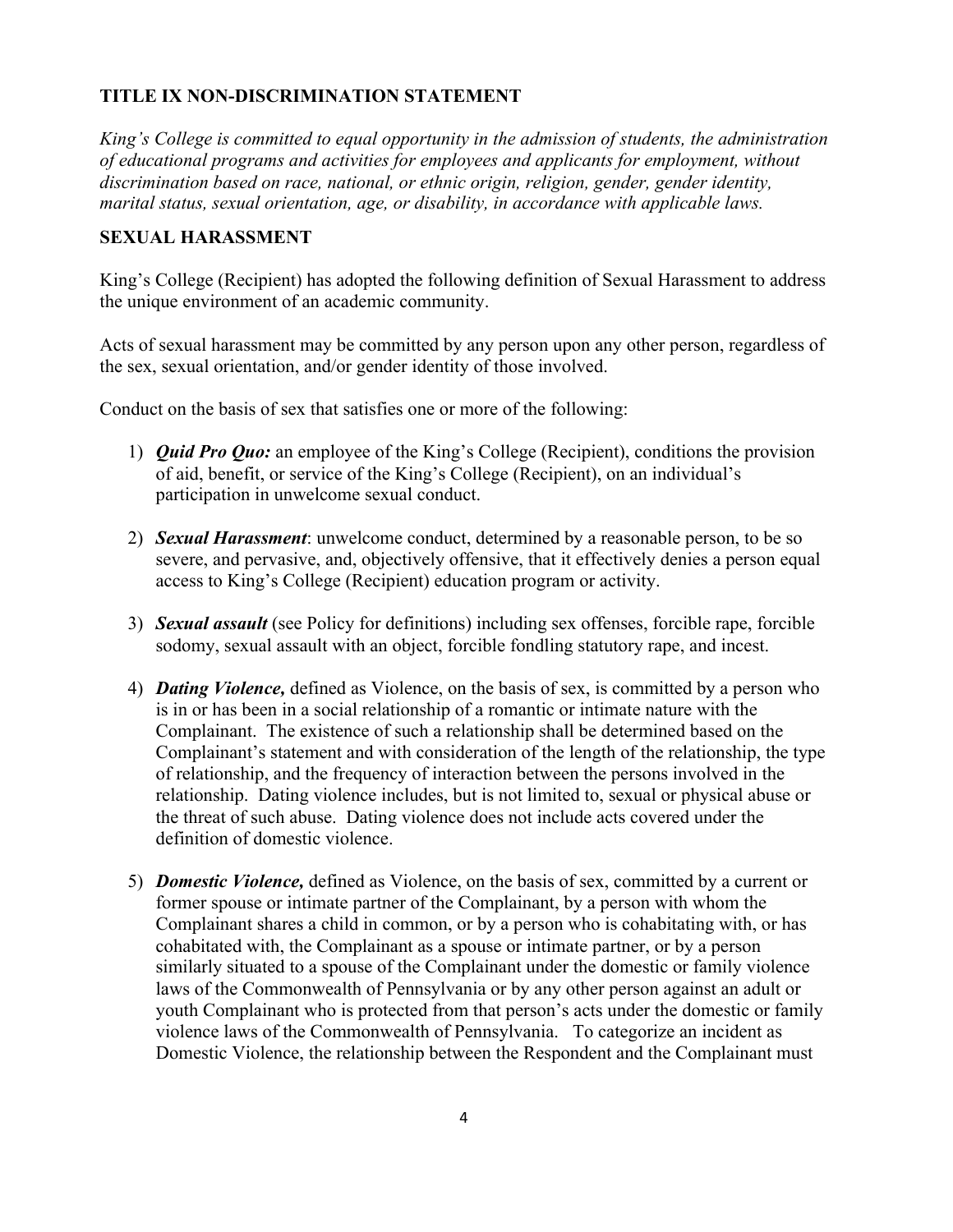<span id="page-4-0"></span>be more than just two people living together as roommates. The people cohabitating must be current or former spouses or have an intimate relationship.

6) *Stalking,* defined as engaging in the course of conduct, on the basis of sex, directed at a specific person, that i. would cause a reasonable person to fear for the person's safety, or the safety of others; suffer substantial emotional distress. (i) A course of conduct means two or more acts, including, but not limited to, acts in which the Respondent directly, indirectly, or through third parties, by any action, method, device, or means, follows, monitors, observes, surveils, threatens, or communicates to or about a person, or interferes with a person's property. Reasonable person means a reasonable person under similar circumstances and with similar identities to the Complainant. Substantial emotional distress means significant mental suffering or the anguish that may but does not necessarily require medical or other professional treatment or counseling.

For the purposes of this definition. All employees are subject to the policies as published in the Employee Handbook, including but not limited to the Consensual Relationships Policy, Student Non-Fraternization Policy, and Grievance Policy. The Employee Handbook is published on the College's web site under the Human Resources section.

King's College (Recipient) reserves the right to impose any level of sanction, ranging from a reprimand up to and including suspension or expulsion/termination, for any offense under this Policy.

#### **CONFIDENTIAL ASSISTANCE**

**Confidential reporters** are professional counselors in the College Counseling Center, Student Health Center medical staff, and Campus Ministry professional staff, including priests and laypersons, acting in their capacities as counselors are confidential reporters. Those staff members are:

- o Counseling Center, Telephone- 570-208-5873 6th floor Administration
	- Mrs. Tina Arendash, Director of the Counseling Center
	- Ms. Julie Lettieri, Counselor
	- Mr. Matthew Mcaloose, Counselor
- o Campus Ministry, Telephone- 570-208-5890, Campus Ministry Office corner or North Franklin and Jackson Streets
	- Fr. Brogan Ryan, C.S.C., Director of Campus Ministry
	- Fr. Russell McDougall, C.S.C., Associate Director of Campus Ministry
- o Student Health Center, Telephone: 570-208-5852, Andre Hall, North Street
	- Mrs. JoAnn Kosik, Director of Student Health Center

The above-listed individuals will maintain confidentiality when acting under the scope of their licensure, professional ethics, and/or professional credentials, except in extreme cases of the immediacy of threat or danger or abuse of a minor with a disability, or when required to disclose by law or court order.

Campus counselors are available to help free of charge and may be consulted on an emergency basis during regular business hours.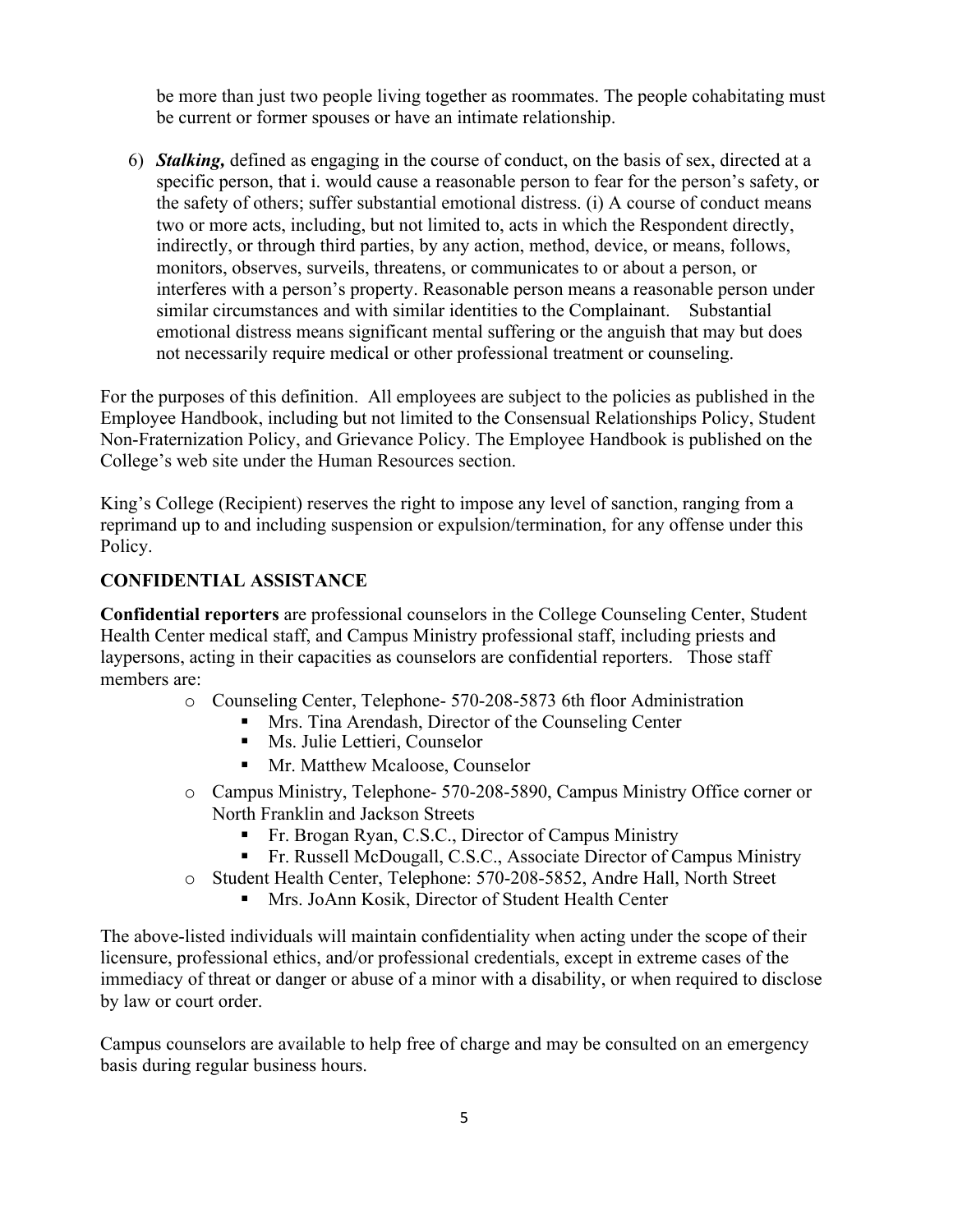# <span id="page-5-0"></span>**Off-Campus Resources**

• Victim Resource Center: telephone: 570.823.0765, 360 East End Shopping Center, Wilkes-Barre, PA 18702

● 24 Hour Complainants Hotline: telephone: 800.206.9050

● Domestic Violence Center, telephone: 570.829.1341, 13 East South Street, Wilkes-Barre, PA 18701; Domestic Violence Center Hotline 800.424.5600

● Victim Witness Assistant, telephone: telephone: 570.208.5900, x5294, Sheehy-Farmer Campus Center, Residence Life Suite

• National Center for Complainants of Crime: <www.complainantsofcrime.org>

● Stalking Resource Center, telephone: 202.467.8700<http://www.complainantsofcrime.org/our>programs/stalking-resource-center

# **ANONYMOUS REPORTING**

The College provides an anonymous reporting site for sexual assault, violence, and other behaviors. Students and employees can file an anonymous report which is sent to the Title IX Coordinator for students. The site does not require the reporter to provide any identifiable information, and the reporter cannot be tracked.

If a person is not ready to come forward to file a report, it can be useful for them to complete the anonymous report, so the information is filed closer to the time of the incident.

The anonymous reporting page of the College website is: https://www.kings.edu/life\_at\_kings/dean\_of\_students/confidential\_reporting

# **PRESERVING EVIDENCE**

The complaint or victim, most importantly, after an assault, needs to find a safe and secure space with family, friend or staff member.

It is important to preserve evidence if the victim decides in the future to file a formal report with the College or with the police.

Complainants should not bathe or shower, use the restroom, if possible, change clothes, comb hair, clean up the scene of the incident or move anything the alleged offender has touched.

Within several days of the incident, the victim may have a sexual assault forensic exam to be completed at a hospital. This is commonly referred to as a rape kit or sexual assault exam. Some insurance may cover the cost of the exam. If the victim does not have insurance, they should inform the emergency room personal; the cost is usually then covered by the Commonwealth.

You are not required to report the crime to the police if you choose to have a rape kit completed. You are not required to talk with the police at the emergency room. The emergency room may call for a staff member from the Victims Resource Center, an off-campus agency, to provide support to the victim.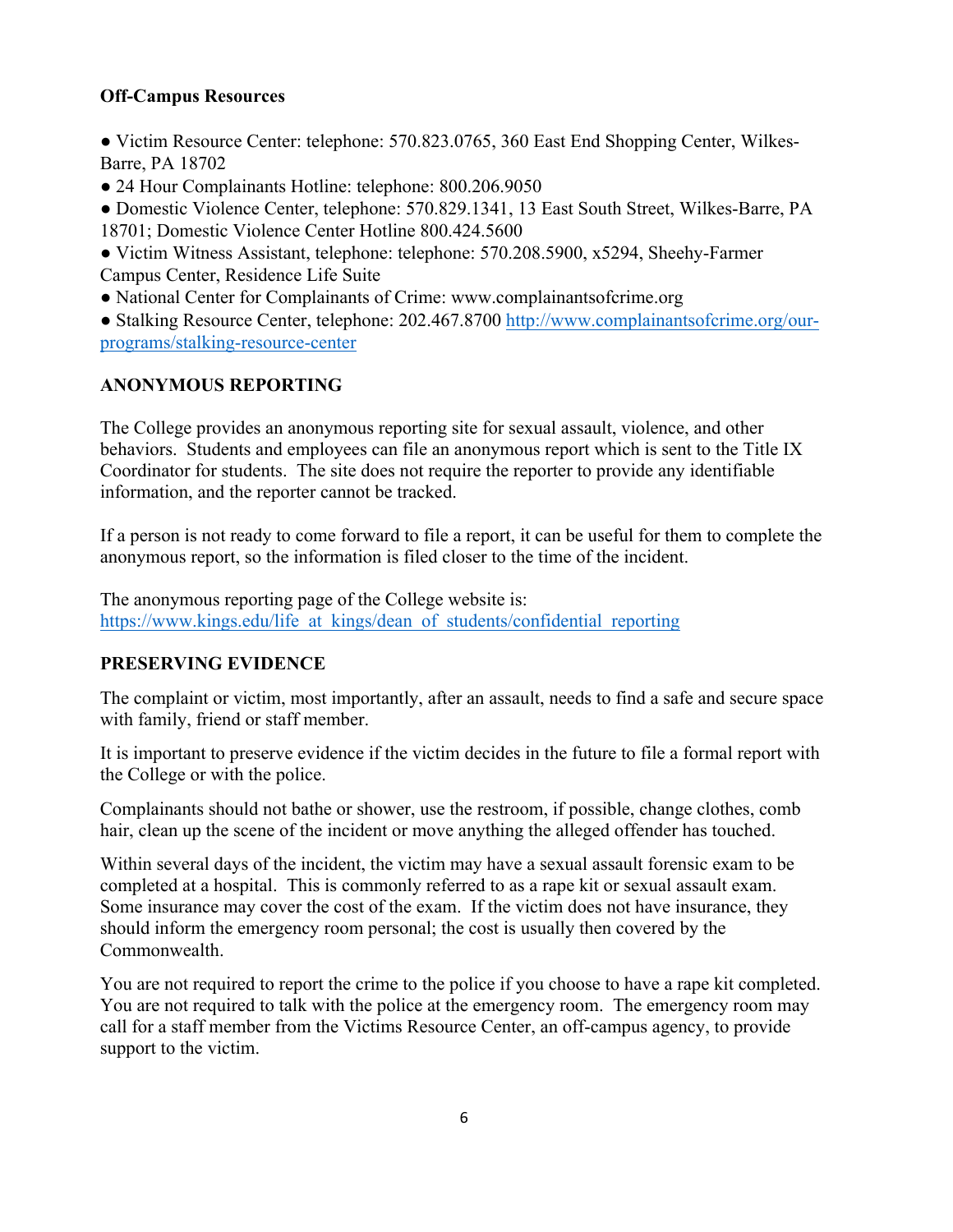# <span id="page-6-0"></span>**SEXUAL TRANSMITTED DISEASES AND PREGNANCY**

If you think you have been exposed to a sexually transmitted disease, you should contact your doctor or the Student Health Center. They can arrange for testing and treatment if necessary.

Your medical provider or Student Health Center can also assist you if they believe you are pregnant.

# **FILING A COMPLAINT**

The complainant may seek assistance in filing a report with officers and investigators in campus safety and security, residence life staff, faculty, student affairs staff, and other employees. These staff members can help provide support and guide you in filing a formal complaint. Most employees are mandated reporters and are required to notify the Title IX coordinator in most cases that they have been informed of an alleged Sexual Harassment or Title IX offenses

A Formal Complaint means a document filed/signed by the Complainant or signed by the Title IX Coordinator alleging a policy violation by a Respondent and requesting that the King's College (Recipient) investigate the allegation(s). A complaint may be filed with the Title IX Coordinator in person, by mail, or by electronic mail, by using the contact information in the section immediately above, or as described in this section. As used in this paragraph, the phrase "document filed by a Complainant" means a document or electronic submission such as by electronic mail or through an online portal provided for this purpose by the King's College (Recipient) that contains the Complainant's physical or digital signature, or otherwise indicates that the Complainant is the person filing the complaint and request the Recipient investigate the allegations.

# **SUPPORTIVE MEASURES**

These actions may include, but are not limited to:

- Referral to counseling, medical, and/or other healthcare services
- Referral to community-based service providers
- Visa and immigration assistance
- Student financial aid counseling
- Education to the community or community subgroup(s)
- Altering campus housing assignment(s)
- Altering work arrangements for employees or student-employees
- Safety planning
- Providing campus safety escorts
- Providing transportation accommodations
- Implementing contact limitations (no contact orders) between the parties
- Academic support, extensions of deadlines, or other course/program-related Adjustments
- No trespass directives
- Timely warnings
- Class schedule modifications, withdrawals, or leaves of absence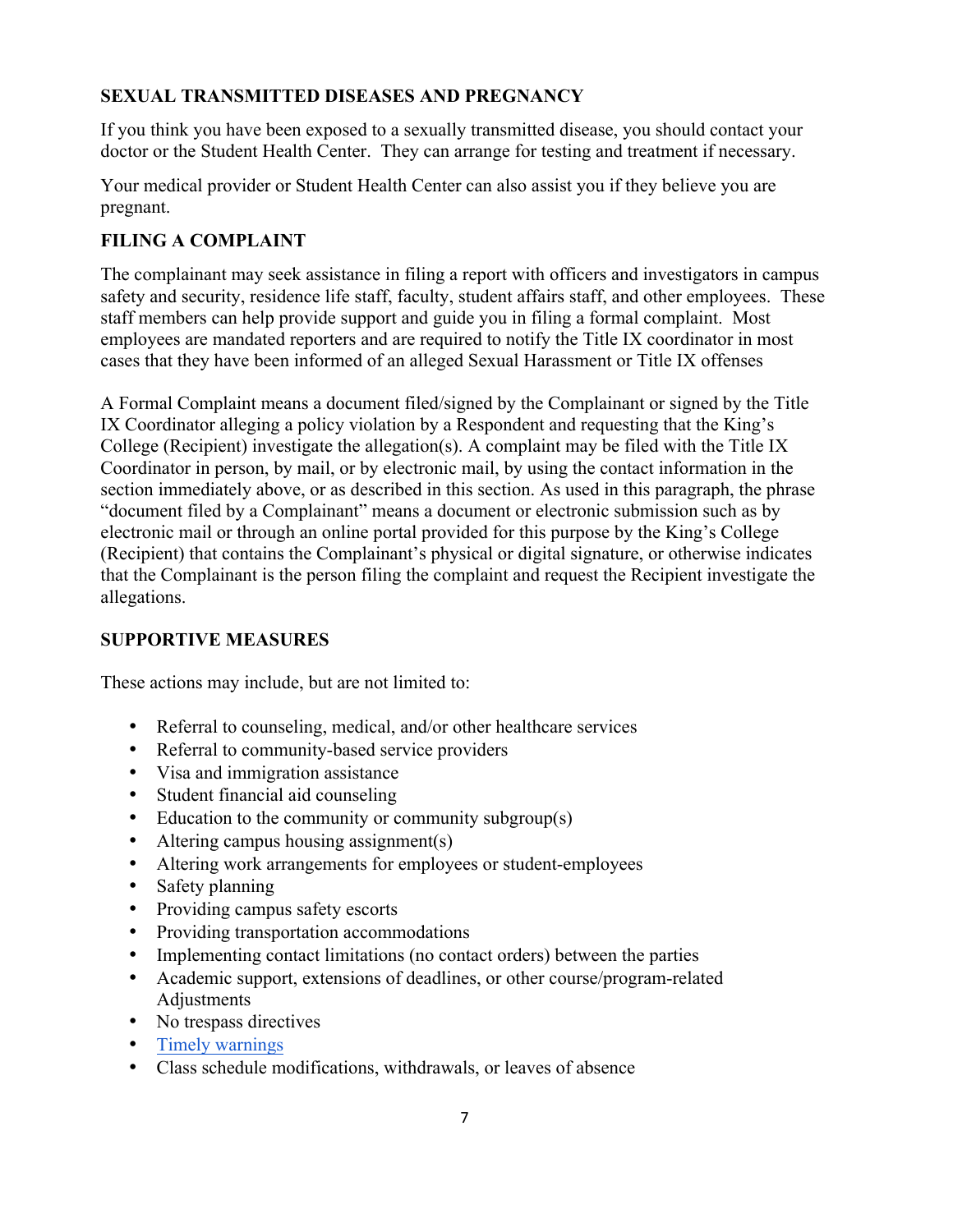- <span id="page-7-0"></span>• Increased Security and monitoring of certain areas of the campus
- Any other actions deemed appropriate by the Title IX Coordinator

Violations of no contact orders will be referred to the appropriate student or employee conduct processes for enforcement.

# **RIGHTS OF THE COMPLAINANT AND RESPONDENT**

● The right to an equitable investigation and resolution of all credible allegations of prohibited harassment or retaliation made in good faith to King's College (Recipient) officials.

• The right to timely written notice of all alleged violations, including the identity of the parties involved (if known), the precise misconduct being alleged, the date and location of the alleged misconduct (if known), the implicated policies and procedures, and possible sanctions.

 $\bullet$  The right to timely written notice of any material adjustments to the allegations (e.g., additional incidents or allegations, additional Complainants, unsubstantiated allegations) and any attendant adjustments needed to clarify potentially implicated policy violations.

• The right to be informed in advance of any public release of information regarding the allegation(s) or underlying incident(s) whenever possible.

• The right not to have any personally identifiable information released to the public without consent provided, except to the extent permitted by law.

• The right to be treated with respect by King's College (Recipient) officials.

• The right to have King's College (Recipient) policies and procedures followed without material deviation.

• The right not to be discouraged by King's College (Recipient) officials from reporting sexual harassment or retaliation to both on-campus and off-campus authorities.

● The right to be informed by King's College (Recipient) officials of options to notify proper law enforcement authorities, including on-campus and local police, and the option(s) to be assisted by King's College (Recipient) authorities in notifying such authorities, if the party so chooses. This also includes the right not to be pressured to report, as well.

• The right to have allegations of violations of this Policy responded to promptly and with sensitivity by King's College (Recipient) officials.

• The right to be informed of available interim actions and supportive measures, such as counseling; advocacy; health care; student financial aid, visa, and immigration assistance; or other services, both on campus and in the community.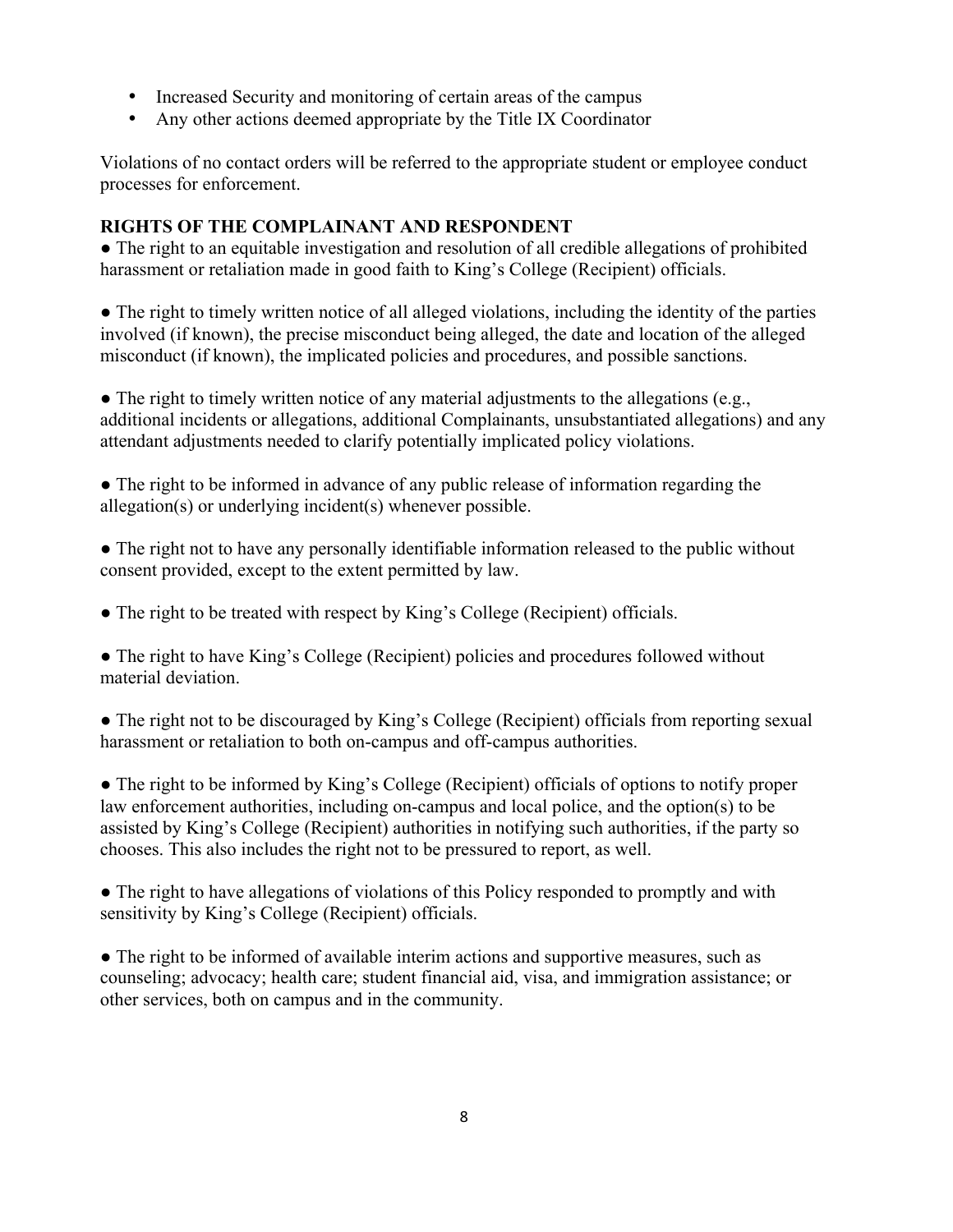• The right to a King's College (Recipient)-implemented no-contact order or a no-trespass order against a non-affiliated third party when a person has engaged in or threatens to engage in stalking, threatening, harassing, or other improper conduct.

• The right to be informed of available assistance in changing academic, living, and/or working situations after an alleged incident of sexual harassment and/or retaliation, if such changes are reasonably available. No formal report, or investigation, either campus or criminal, needs to occur before this option is available.

● The right to have the power to make decisions affecting their medical and emotional treatment.

● The right to have the King's College (Recipient) maintain such actions for as long as necessary and for supportive measures to remain private, provided privacy does not impair the King's College (Recipient)'s ability to provide the supportive measures.

• The right to receive sufficiently advanced, written notice of any meeting or interview involving the other party, when possible.

• The right to ask the Investigator(s) and Hearing Officer to identify and question relevant witnesses, including expert witnesses.

 $\bullet$  The right to provide the Investigator(s)/Hearing Officer with a list of questions that, if deemed relevant by the Investigator(s)/Hearing Officer, may be asked of any party or witness.

● The right not to have irrelevant prior sexual history or character admitted as evidence.

• The right to know the relevant and directly related evidence obtained and to respond to that evidence.

• The right to fair opportunity to provide the Investigator(s) with their account of the alleged misconduct and have that account be on the record.

● The right to review a copy of the investigation report, including all factual, Policy, and/or credibility analyses performed, and all relevant and directly related evidence available and used to produce the investigation report, subject to the privacy limitations imposed by state and federal law, before the hearing, and the right to have at least ten (10) business days to review the report before the hearing.

• The right to respond to the investigation report, including comments providing any additional relevant evidence after the opportunity to review the investigation report, and to have that response on the record.

● The right to be informed of the names of all witnesses whose information will be used to make a finding, in advance of that finding, when relevant.

● The right to regular updates on the status of the investigation and/or resolution.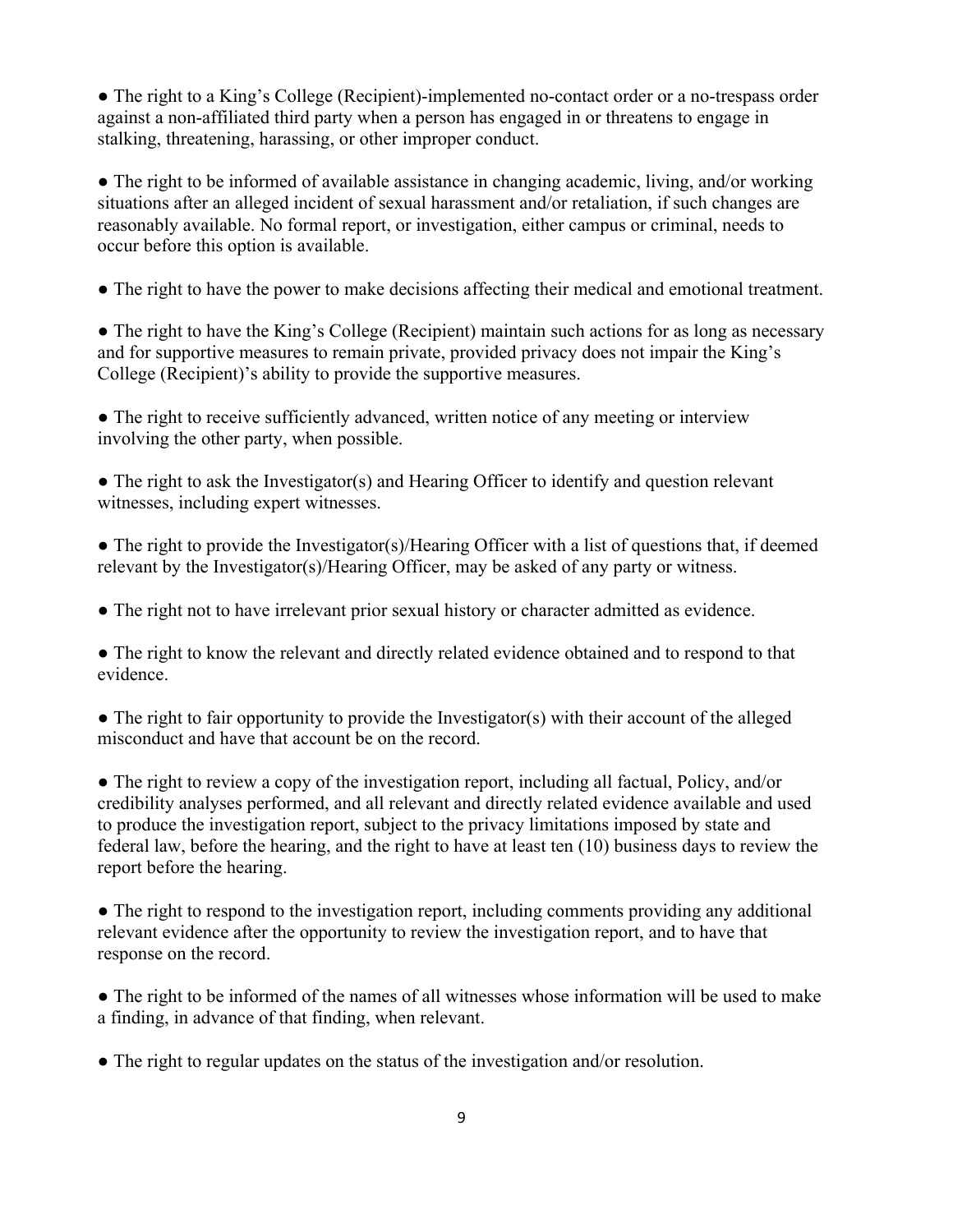<span id="page-9-0"></span>• The right to have reports of alleged policy violations addressed by Investigators, Title IX Coordinators, Hearing Officer, and Appeal Officer who have received relevant annual training.

- The right to preservation of privacy, to the extent possible and permitted by law.
- The right to meetings, interviews, and/or hearings that are closed to the public.

• The right to petition that any King's College (Recipient)representative in the process be recused based on disqualifying bias and/or conflict of interest.

• The right to have an Advisor of their choice to accompany and assist the party in all meetings and/or interviews associated with the resolution process.

• The right to the use of the appropriate standard of evidence, a preponderance of the evidence, to make a finding after an objective evaluation of all relevant evidence.

• The right to be present, including presence via remote technology, during all testimony given and evidence presented during any formal grievance hearing.

• The right to have an impact statement considered by the Hearing Officer following a determination of responsibility for any allegation, but before sanctioning.

• The right to be promptly informed in a written Notice of Outcome letter of the finding(s) and sanction(s) of the resolution process and a detailed rationale of the decision, delivered simultaneously without undue delay to the parties.

● The right to be informed in writing when a decision by the King's College (Recipient) is considered final and any changes to the sanction(s) that occur before the decision is finalized.

 $\bullet$  The right to be informed of the opportunity to appeal the finding(s) and sanction(s) of the resolution process, and the procedures for doing so in accordance with the standards for appeal established by the King's College (Recipient).

● The right to a fundamentally fair resolution as defined in these procedures.

# **SEXUAL HARASSMENT PROCEDURES TO REACH A DETERMINATION**

The Sexual Harassment Policy the Student Handbook and Employee Handbook provide detailed information on the procedures used to decide of responsibility when a formal complaint is filed.

The procedures are developed to provide for a fair and equitable process for each party. The student accused or Respondent throughout the process is not responsible for the accusation unless found responsible by the Hearing Officer and if an appeal if filed and determination made by the Appeal officer.

The procedures will require the College to use the standard of proof preponderance of the evidence in deciding the case.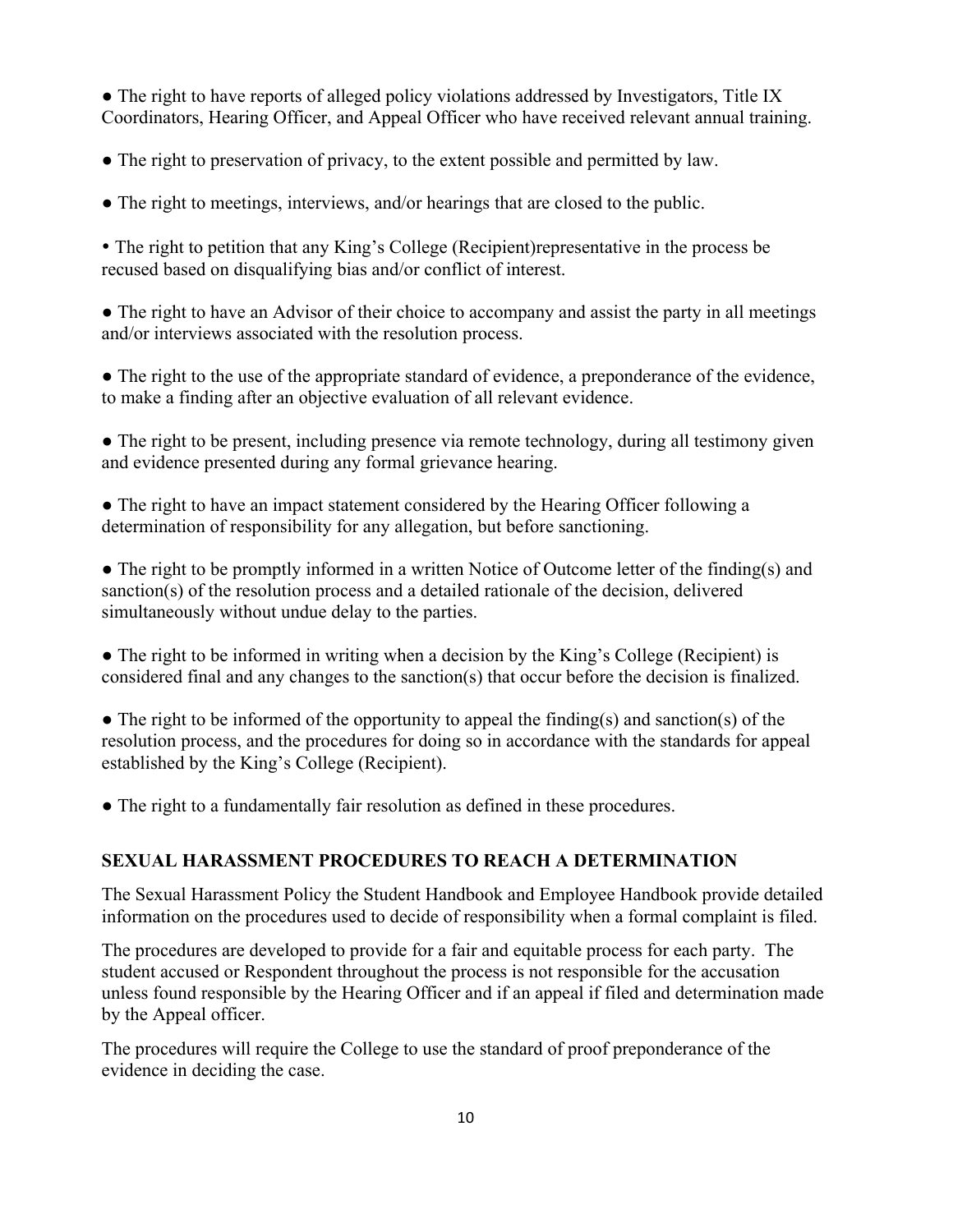<span id="page-10-0"></span>The steps in the process are:

- Filing a formal complaint
- The investigation resulting in an investigative report
- Hearing conduct by a Hearing Officer and determination
- Appeal- if filed results in a final determination

Each party is required to have an advisor of their choosing, which may be a family member, attorney, faculty, staff, or any other person who serves as their advisor. They must have an advisor conduct cross-examination at the hearing. The party may not. If a party does not have an advisor to conduct the cross-examination, the Title IX Coordinator may appoint one.

# **HOW TO HELP A FRIEND AFTER A SEXUAL ASSUALT**

Make sure your friend is safe and gets help with medical attention, filing a police report, filing a report with the College, and advocacy services. Do not push them, but make sure they know other resources.

- Some helpful hints listen, believe
- Do not integrate, do not blame, protect your friend's privacy, and be patient.
- Know your limits and when to seek the help of people with more experience and training.

# **HOW TO PREVENT VIOLENCE**

Become educated on the topic by attending programs and lectures on sexual assault prevention.

Do not be a bystander; learn how to safely intervene in a situation to help a person who is being victimized.

Confront behaviors of individuals or groups that are:

- Glorifying power over other individuals
- Objectify or demand individuals
- Tolerate violence and aggression
- Promote gender dominance
- Sexually abusive, physical, or mental hazing
- Blame victims

# **Medical Treatment**

- Student Health Center, Andre Hall, Monday through Friday: 8:30 a.m. 4:30 p.m. 570.208.5852
- Wilkes-Barre General Hospital Emergency Department: 24-hours 570.829.8111, 575 North River Street, Wilkes-Barre, PA 18764
- Geisinger Wyoming Valley: 24-hours 570.808.7300, 1000 East Mountain Blvd., Wilkes-Barre, PA 18711

# **Police and College Security**

- King's College Campus Safety and Security Department, Non-Emergency, Executive Director's Office: 570.208.8103 or 570.208.5900
- Wilkes-Barre Police, Phone 911, 15 North Washington Street, Wilkes-Barre, PA 18701